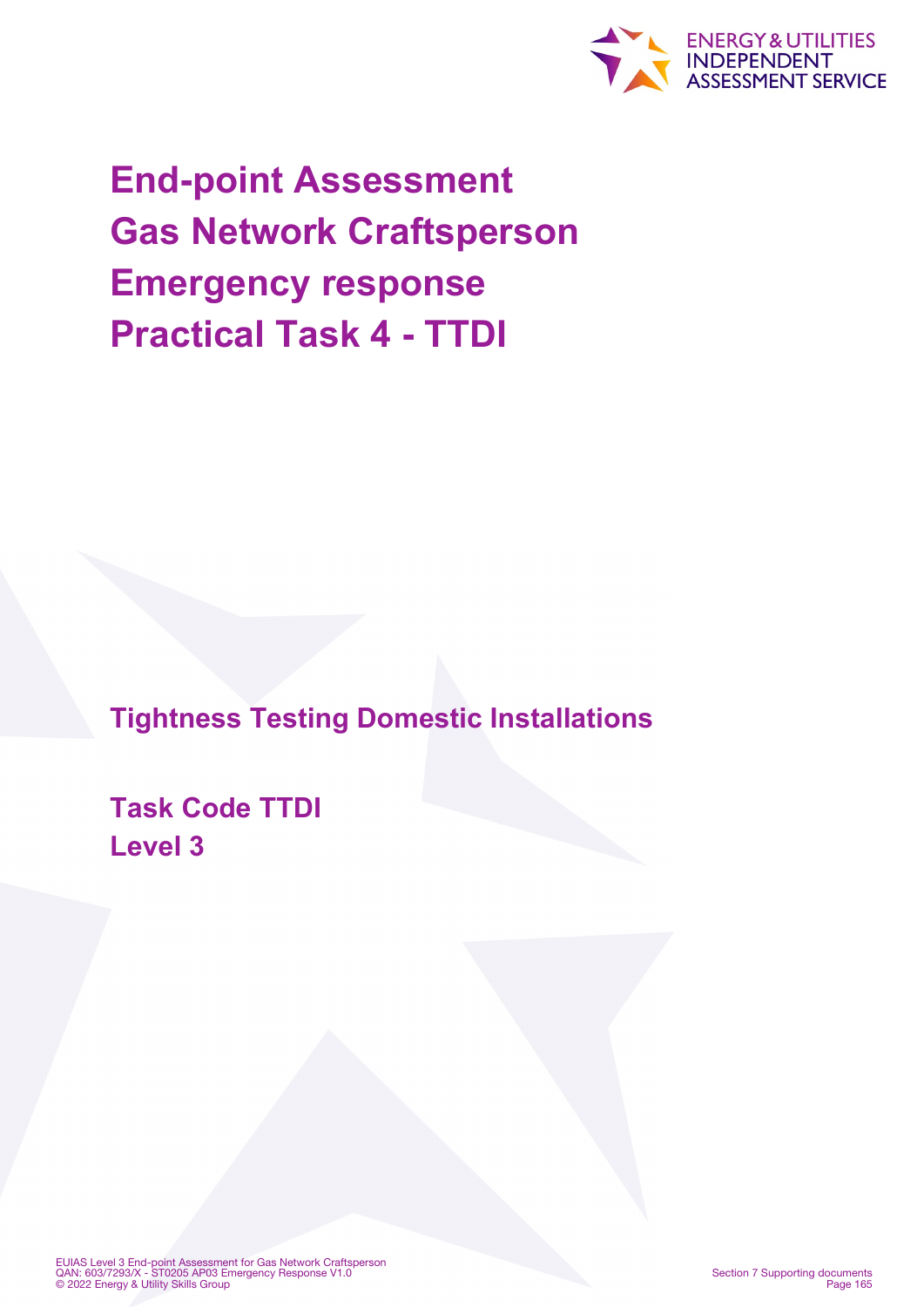

# Practical Task Specification

This specification has been developed as part of the Gas Network Craftsperson Emergency Response Pathway. The specification details the apprentice's required skills, knowledge and behaviour on all relevant matters of gas safety in relation to the installation and commissioning of regulators with medium pressure supply.

The assessment specification is the minimum core gas safety standard of these requirements, but this does not preclude employers from enhancing the skills and knowledge of the learner through additional or company specific training.

Successful completion of this practical task will provide evidence that the apprentice has the required knowledge, understanding and performance skills to test and commission domestic gas pipework installations.

### What does this specification look like?

Gas emergency response apprentices will be able to:

- Select, install and commission domestic natural gas meters and regulators
- Test for tightness and purge installations in accordance with industry standards and procedures
- Use and communicate data and information to carry out commissioning, tightness testing and direct purging
- Complete the required documentation when installing and commissioning natural gas domestic meters and regulators

### What does the assessment include?

This assessment covers the following matters of gas safety requirements:

- Tightness testing and purging. Total IV  $\leq 0.035$  m<sup>3</sup> (LP)
- Tightness testing and purging. Total IV  $\leq 0.035$  m<sup>3</sup> (MP)
- Checking and / or setting meter regulators
- Re-establish existing gas supply and re-light appliances / plant
- Installation of domestic gas meters

The apprentice must demonstrate their achievement of all assessment outcomes. This will be evidenced through the practical task observation, typically being delivered under simulated conditions, in a realistic workplace environment. Evidence of the apprentice's observation must be recorded on the assessment templates provided by the EUIAS and on the practical task record form.

The practical task must include:

- The installation of a natural gas meter  $\leq 6m^3/hr$
- Tightness testing and purging the low pressure installation
- Completion of a medium pressure tightness test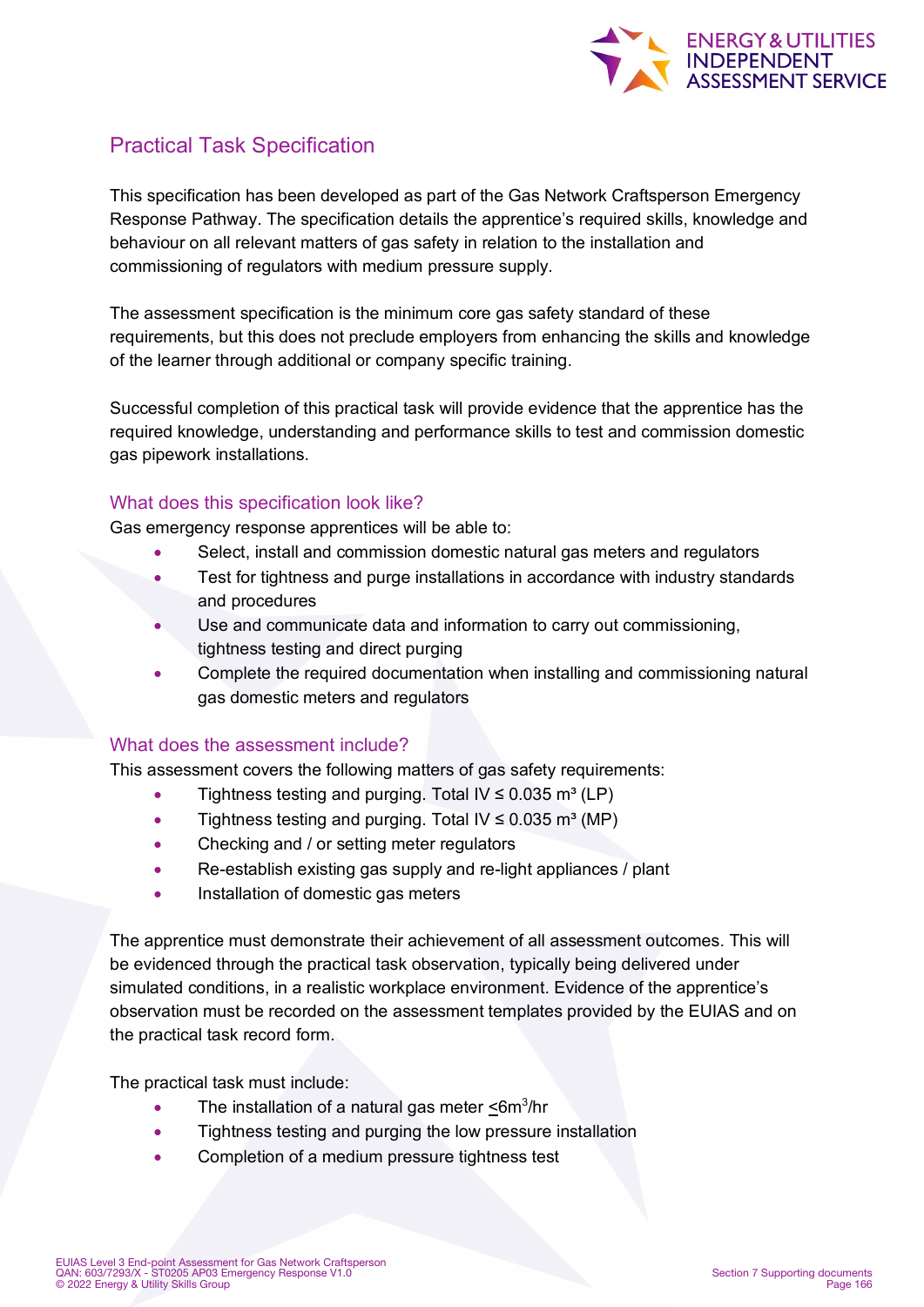

- Exchange a natural gas meter <6m<sup>3</sup>/hr
- Confirm the satisfactory standing, working and operating pressures on low pressure natural gas installation

## Realistic Working Environments (RWE) Centre Requirements

Centres are responsible for ensuring that the RWE assessment is suitably controlled to ensure that assessment decisions are valid and reliable, and that work submitted for assessment by the apprentice is prepared and produced by them independently, without assistance from others, and free of plagiarism.

The practical task must be designed following the guidance and requirements given in this document. The Technical Expert checklist must be adhered to and cannot be altered without prior written consent from EUIAS.

Centres may deliver any number of the practical tasks together in combined assessment of their own design, but this must be in with the prior agreement with EUIAS.

Where the combined option is used the performance and knowledge criteria of each unit assessment must be satisfied and the respective Technical Expert checklists must be completed.

The following normative documents should be made available to the apprentice throughout the assessment process:

Building Regulations BS6891 BS6400 BS7967 BS5440 IGE/UP/1B **GSIUR** GSIUP version 7 BS7671 / on-site guide to BS767

### Practical Task Centre Requirements

The assessments covering the matters of gas safety requirements are:

- TTDI1 Install a gas meter
- TTDI2 Carry out a tightness test and purge the installation
- TTDI3 Tightness testing existing natural gas installations for 75mbar <MOP ≤ 2bar without a MIV (IGE/UP/1B Edition 3 Appendix 4 A4.3)
- TTDI4 Exchange a natural gas meter <u><</u> 6m<sup>3</sup>/hr
- TTDI5 Check standing, working and operating pressures on an installation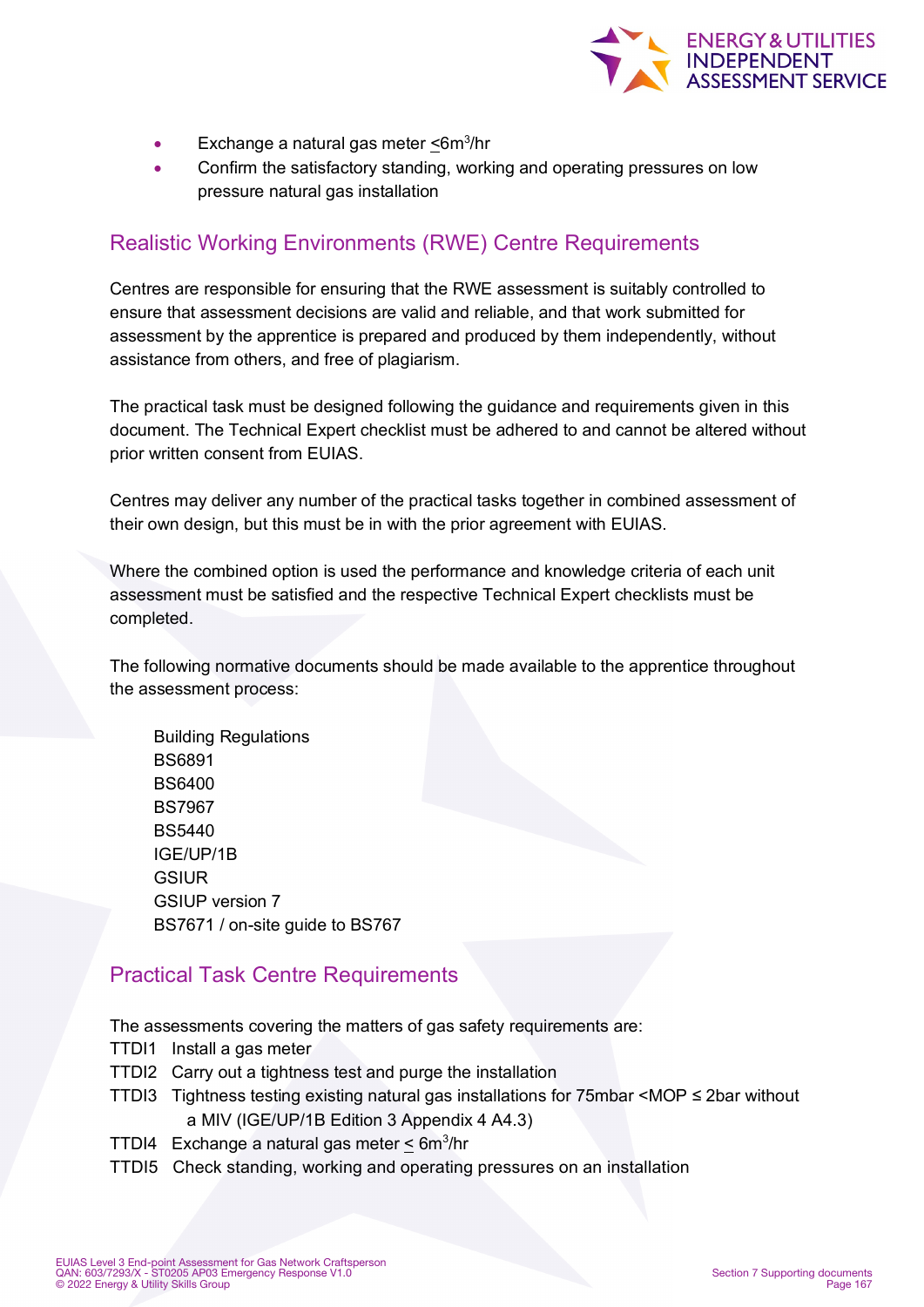

The practical task must be conducted under the supervision of a technical expert from the apprentice's employer. The technical expert will write a factual account of the practical task using the EUIAS documentation, therefore verifying whether the task was completed appropriately. The practical task is administered by the employer. The employer technical expert must be approved and trained by the EUIAS. The employer technical expert must be independent of the apprentice; please refer to the Gas Network Craftsperson Assessment Plan page 9 and Section 5 of the Specification for further details.

For TTDI1 and TTDI2 the assessment area must be designed to allow the apprentice to install a low-pressure natural gas meter and carry out a tightness test and subsequent commissioning of that installation. It is expected these assessments should be a continuation of the installation previously installed and air tested under the pipework unit DPWI. The assessment area should include all of the following:

- A low pressure installation with the ECV capped off
- A gas meter and appropriate fittings and fixings as required, are to be made available for selection and installation by the apprentice
- The installation should include with a gas cooker installed on a section of pipework, with no gas meter installed
- Labels and notices must not be connected to the installation
- A selection of appropriate and inappropriate labels and notices should be available for use by the apprentice
- Centres are free to arrange assessment bays to suit their requirements providing that the conditions of providing a realistic working environment and safety requirements are met
- The area used for assessment must be for such purposes only and the apprentice must not have previously worked in the same area or bay
- The apprentice must be provided with a diagram of the completed installation design

For TTDI3 the assessment area must be designed to allow the apprentice to tightness test a meter installation with a supply pressure of 75mbar - <2bar. This supply pressure can be provided through the use of compressed air to replicate the pressure expected when encountering a medium pressure system. The following criteria must be satisfied:

• Provision of a medium pressure regulator connected to a domestic gas meter and installed with a selection of appliances

For TTDI4 the assessment area must be designed to allow the apprentice to exchange a low-pressure natural gas meter. The assessment must be developed using the following equipment and criteria:

- A low pressure installation connected to a primary metric domestic gas meter and installed with appliances connected
- A primary imperial domestic gas meter (not labelled) allowing the learner to exchange the meter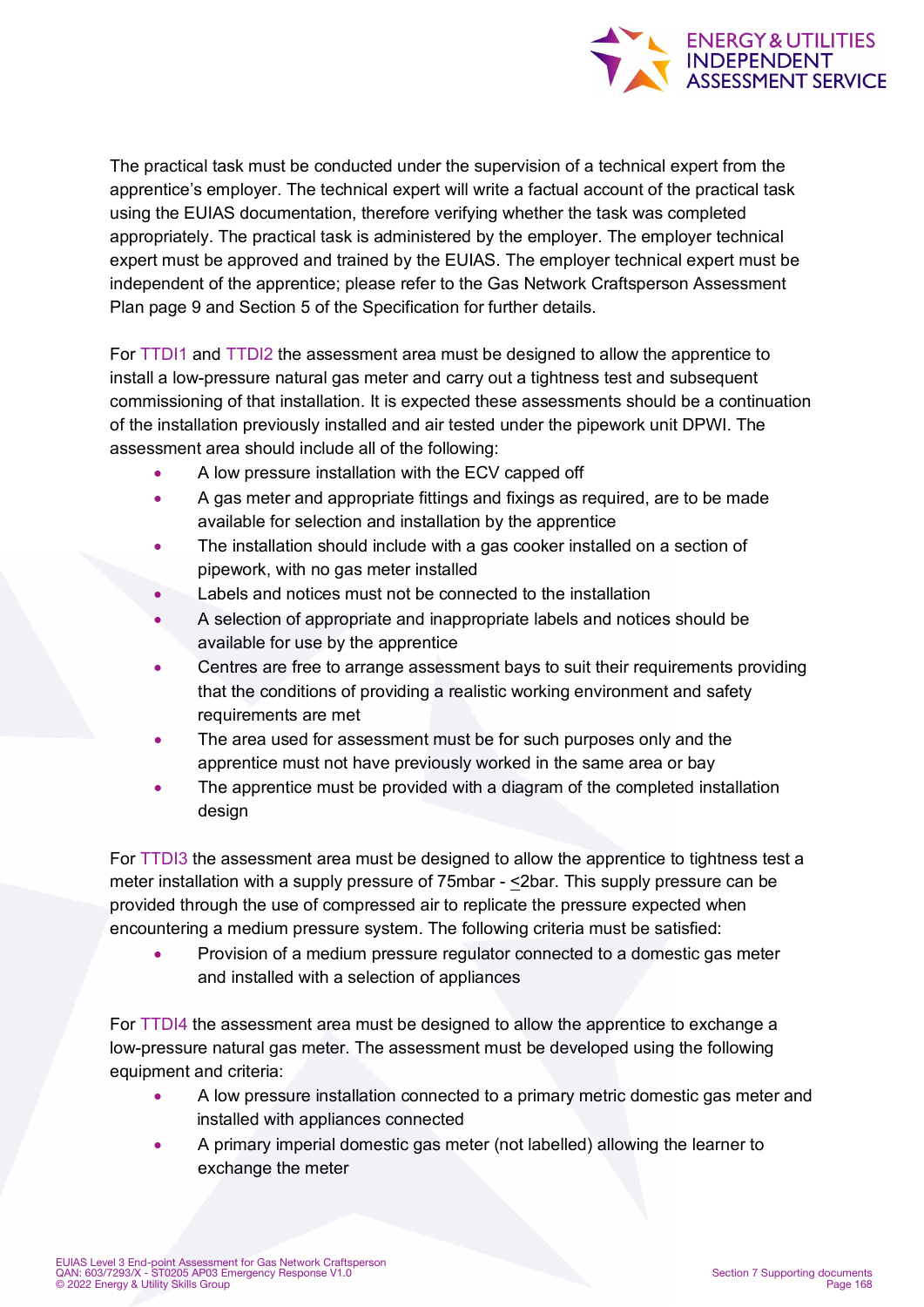

- A simulated gas service pipe of minimum diameter  $\frac{3}{4}$ , terminating with a capped ECV fitted in either the horizontal or vertical plane and turned on
- A gas supply of pressure  $\leq$  75 mbar
- There must be no marking or labels on the gas service or ECV
- All materials to facilitate the installation must be supplied e.g. regulator, pipe, flexible connection, meter bracket, fittings to enable the installation of the meter and associated components

For TTDI5 the assessment area must be developed to allow the apprentice to check and adjust as necessary, the standing, working and operating pressures on domestic gas installations. The assessment must be developed using the following equipment and criteria:

- A natural gas low-pressure installation including pipework with a domestic gas meter and regulator fitted
- A selection of appliances installed and connected to a the gas installation
- A regulator set at an incorrect pressure that will require resetting
- A selection of regulator seals and equipment

The full range of warning labels and advisory notices and appropriate documentation for the recording of details and any defects must be made available to the apprentice.

The area used for this exercise must be for assessment purposes only and the apprentice must not have had prior training in this area.

# Apprentice Requirements

The apprentice must successfully complete all of the following:

- Ensure all health and safety requirements are observed throughout the assessment
- Specify, install and commission natural gas domestic meters and regulators
- Identify and complete the documentation required when installing and commissioning natural gas domestic meters and regulators
- Test for tightness and purge installations in accordance with industry standards and procedures
- Tightness testing and direct purging of gas systems and components
- Use and communicate data and information to carry out commissioning, tightness testing and direct purging
- Exchange a gas meter
- Correctly use a suitable temporary continuity bond
- Select and applying the correct labels and notices
- Confirm the meter regulator operating pressure
- Adjust the meter regulator operating pressure
- Re-seal the meter regulator following any adjustment
- Disconnect a meter and seal the meter, service and outlet connections